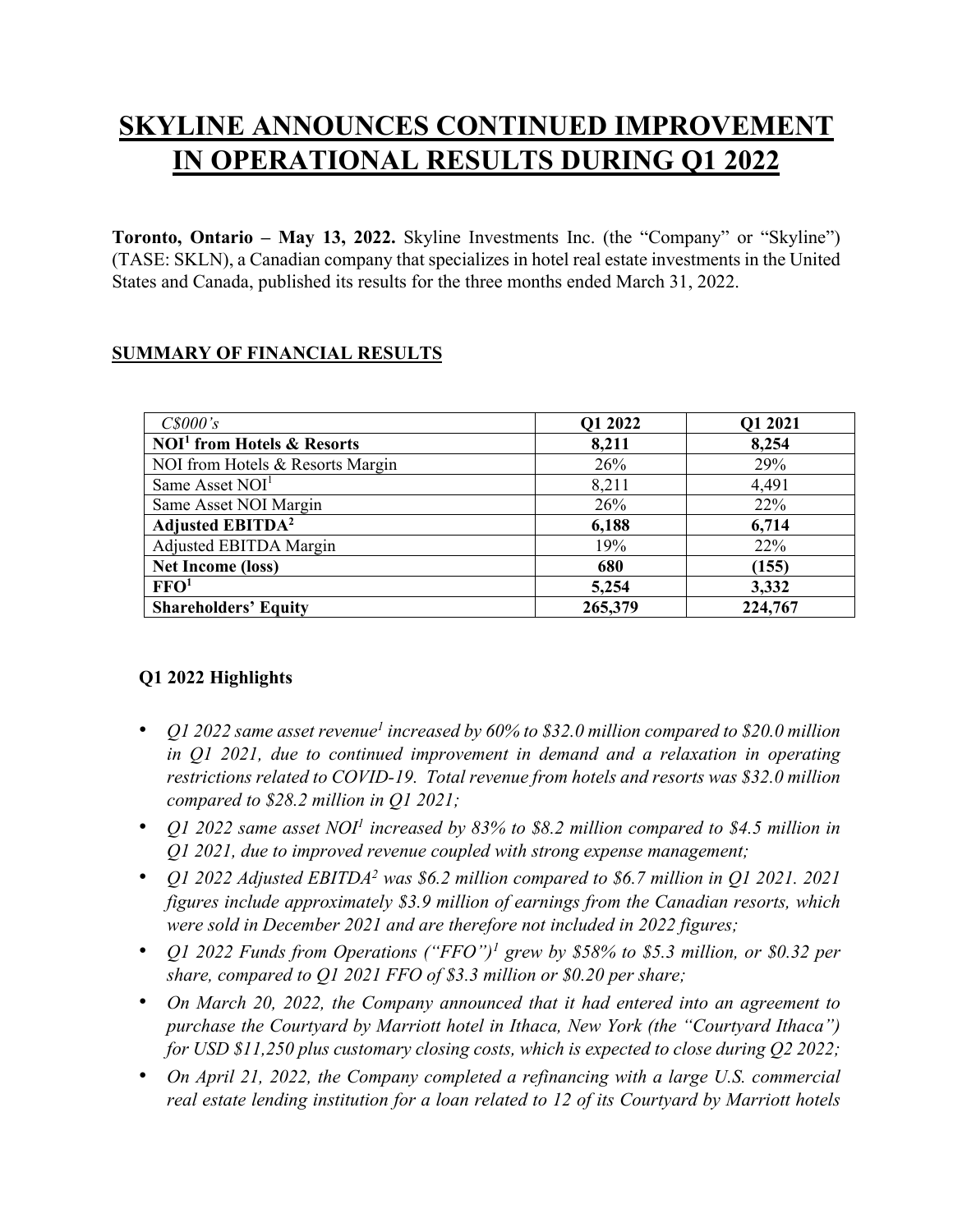*for a period of 5 years, which will be used to repay the existing loan and as a credit facility to finance future hotel renovations; and*

• *On April 24, 2022, the Company commenced a share repurchase plan, which will be in effect until March 31, 2023, and has a maximum purchase amount of \$5 million.* 

<sup>1</sup> A supplementary financial measure. Refer to the *Non-IFRS Measures* section of this news release.

<sup>2</sup> A non-IFRS measure. For definitions, reconciliations and the basis of presentation of Skyline's non-IFRS measures, refer to the *Non-IFRS Measures* section in this news release.

Blake Lyon, Skyline's Chief Executive Officer commented "*Skyline's operational progress continued during the first quarter of 2022. Skyline's same asset NOI improved by more than 80% compared to Q1 2021, as travel activity continues to rebound and Skyline continues to focus on efficiency initiatives. We have begun reinvesting the proceeds received during Q4 2021 from the sale of our Canadian resorts, with the acquisition of the Courtyard Ithaca, which is expected to close in late Q2 2022. We also successfully completed the refinancing of our other Courtyard properties by entering into a 5-year loan with a major US lender, despite global uncertainty and a difficult lending environment in the US as banks are not back to normal, pre-Covid lending practices in the hotel industry. Our strong balance sheet will allow us to build on this success throughout the year as we continue to explore expansion opportunities in the select-service hotel sector."* 

## **INCOME STATEMENT HIGHLIGHTS**

*All amounts in millions of Canadian dollars unless otherwise stated*

- **Total revenue for Q1 2022** was \$32.3, compared to \$31.1 in Q1 2021. Revenue from hotels and resorts increased by 14% to \$32.0 due to increased demand and the relaxation of operating restrictions related to COVID-19. Q1 2021 also includes the effect of Skyline's Canadian resorts, which were sold in December 2021 and are therefore not reflected in Q1 2022 figures. Same asset revenue increased by 60% relative to Q1 2021.
- **Same asset NOI for Q1 2022** was \$8.2, an increase of 83% compared to \$4.5 in Q1 2021, driven by a strong rebound in the US markets due to relaxation in COVID-19 restrictions and continued expense management initiatives.
- **Adjusted EBITDA for Q1 2022** was \$6.2, a decrease of 8% compared to \$6.7 in Q1 2021. Adjusted EBITDA in Q1 2021 includes the effect of Skyline's Canadian resorts, which were sold in 2021 and are therefore not reflected in Q1 2022 figures.
- **Net financial expense for Q1 2022** totalled \$0.8, compared to \$3.3 in Q1 2021. Interest expense was \$1.0 lower relative to Q1 2021 primarily due to the repayment of the Company's Series A bonds in Q4 2021. The decline in interest expense was coupled with higher interest income related to the vendor take back loan ("VTB") associated with the sale of Skyline's Canadian resorts in December 2021.
- **FFO for Q1 2022** was \$5.3 compared to \$3.3 in Q1 2021. The improvement was due to the strong recovery in hotel demand, as discussed above, which positively impacted earnings. Q1 2021 FFO also includes the effect of Skyline's Canadian resorts, which were sold in December 2021 and are therefore not reflected in Q1 2022 figures.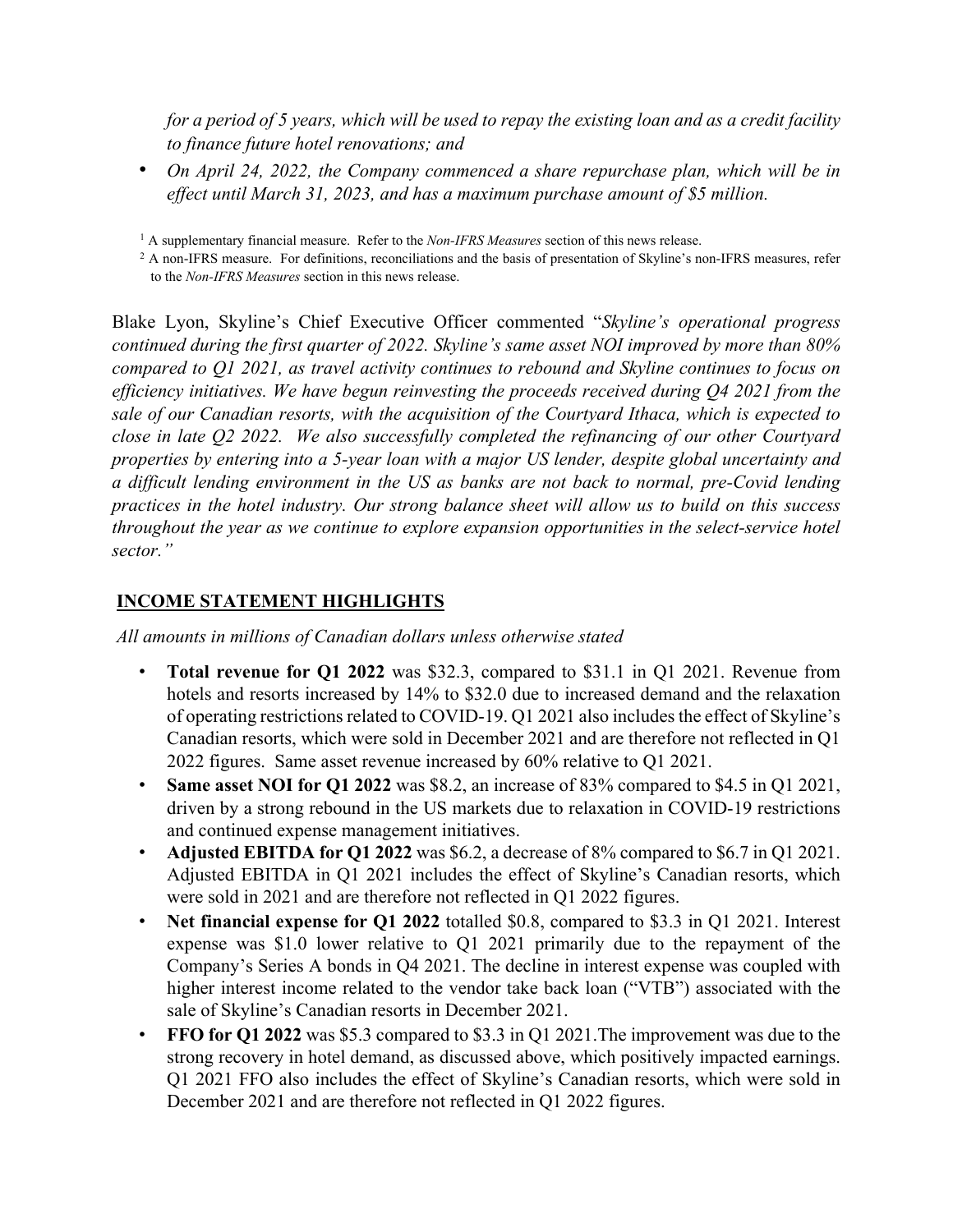- **Net income for Q1 2022** was \$0.7, compared to a net loss of \$0.2 in Q1 2021. Excluding minority interests, the Company had net income of \$1.0 in Q1 2022, compared to net income of \$0.2 in Q1 2021.
- **Total comprehensive loss for Q1 2022** was \$1.5 compared to total comprehensive loss of \$1.9 in Q1 2021.

# **BALANCE SHEET HIGHLIGHTS**

- **Total assets** as at March 31, 2022 were \$560.9 compared to \$579.7 as at December 31, 2021. The decrease was primarily driven by lower cash balances and foreign exchange.
- **Cash and cash equivalents** were \$44.4 as at March 31, 2022 compared to \$61.5 as at December 31, 2021. The decrease was driven by tax payments and capital expenditures during Q1 2022.
- **Net debt** as at March 31, 2022 totalled \$175.9, an increase of \$13.8, or 9% compared to net debt of \$162.1 as at December 31, 2021. The increase was primarily driven by lower cash balances as described above.
- **Total equity attributable to shareholders** was \$265.4 (\$295.6 including non-controlling interest), representing 47% of total assets. Equity per share attributable to shareholders was 40.18 NIS (\$15.85), compared to the closing share price of 27.50 NIS (\$10.85), a discount of \$32%.

## **About Skyline**

Skyline is a Canadian company that specializes in hospitality real estate investments in the United States and Canada. The Company currently owns 16 income-producing assets with 2,749 hotel rooms and 85,238 square feet of commercial space.

The Company is traded on the Tel Aviv Stock Exchange (ticker: SKLN) and is a reporting issuer in Canada.

## **For more information:**

Rob Waxman, CPA CA, CFA Chief Financial Officer robw@skylineinvestments.com 1 (647) 207-5312

Oded Ben Chorin KM Investor Relations +972-3-5167620 oded@km-ir.co.il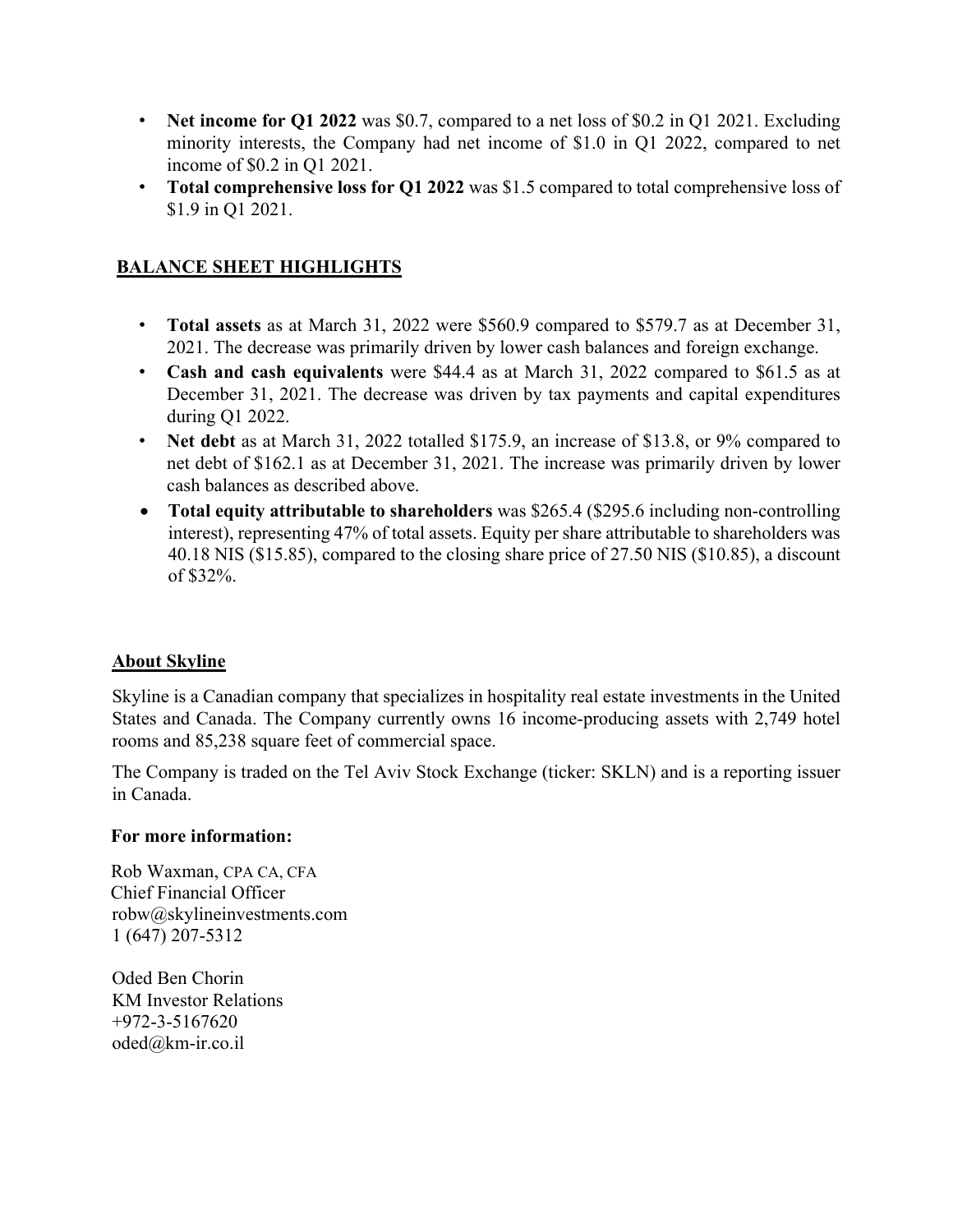## **Additional Information:**

#### *Non-IFRS Measures*

*The Company's interim condensed consolidated financial statements are prepared in accordance with International Financial Reporting Standards ("IFRS"). However, the following measures: NOI, FFO, FFO per share and Adjusted EBITDA are not measures recognized under IFRS and do not have standardized meanings prescribed by IFRS, and should not be compared to or construed as alternatives to profit/loss, cash flow from operating activities or other measures of financial performance determined in accordance with IFRS. NOI, FFO, FFO per share and Adjusted EBITDA as computed by the Company, may differ from similar measures as reported by other companies in similar or different industries. However, these non-IFRS measures are recognized supplemental measures of performance for real estate issuers widely used by the real estate industry, particularly by those publicly traded entities that own and operate income-producing properties, and the Company believes they provide useful supplemental information to both management and readers in measuring the financial performance of the Company. Skyline also uses certain supplementary financial measures as key performance indicators. Supplementary financial measures are financial measures that are intended to be disclosed on a periodic basis to depict the historical or expected future financial performance, financial position, or cash flow, that are not disclosed directly in the financial statements and are not non-IFRS measures. Same Asset NOI is a financial measure that is calculated using the same methodology as NOI, but only including NOI from properties owned for 2 full years prior to March 31, 2022.*

*Further details on non-IFRS measures and Supplementary Financial Measures are set out in the Company's Management's Discussion and Analysis for the period ended March 31, 2022 and available on the Company's profile on SEDAR at www.sedar.com or MAGNA at www.magna.isa.gov.il and are incorporated by reference in this news release.* 

*The reconciliations for each non-IFRS measure included in this news release are outlined as follows:*

## *NOI*

Skyline defines NOI as property revenues less property operating expenses. Management believes that NOI is a useful key indicator of performance on an unlevered basis as it represents a measure over which Management of property operations has control. NOI is also a key input used by management in determining the value of the Properties. NOI is used by industry analysts, investors and Management to measure operating performance of Canadian companies. NOI represents revenue from cash generating properties less property operating expenses excluding depreciation as presented in the consolidated statements of income and comprehensive income prepared in accordance with IFRS.

Given the seasonality of its hospitality operations, NOI for a fiscal year (or trailing four quarters) is considered by Management as a more accurate measure of the Company's performance.

Skyline calculates NOI as operating income before depreciation, valuation adjustments and other income, adjusted for:

- i) Segmented results from Development Segment
- ii) Selling and Marketing expenses
- iii) Administrative and General expenses

Alternatively, the same result is arrived at by adding segmented results (per note 13 in the consolidated financial statements) of the US and Canadian hotels and resorts segments.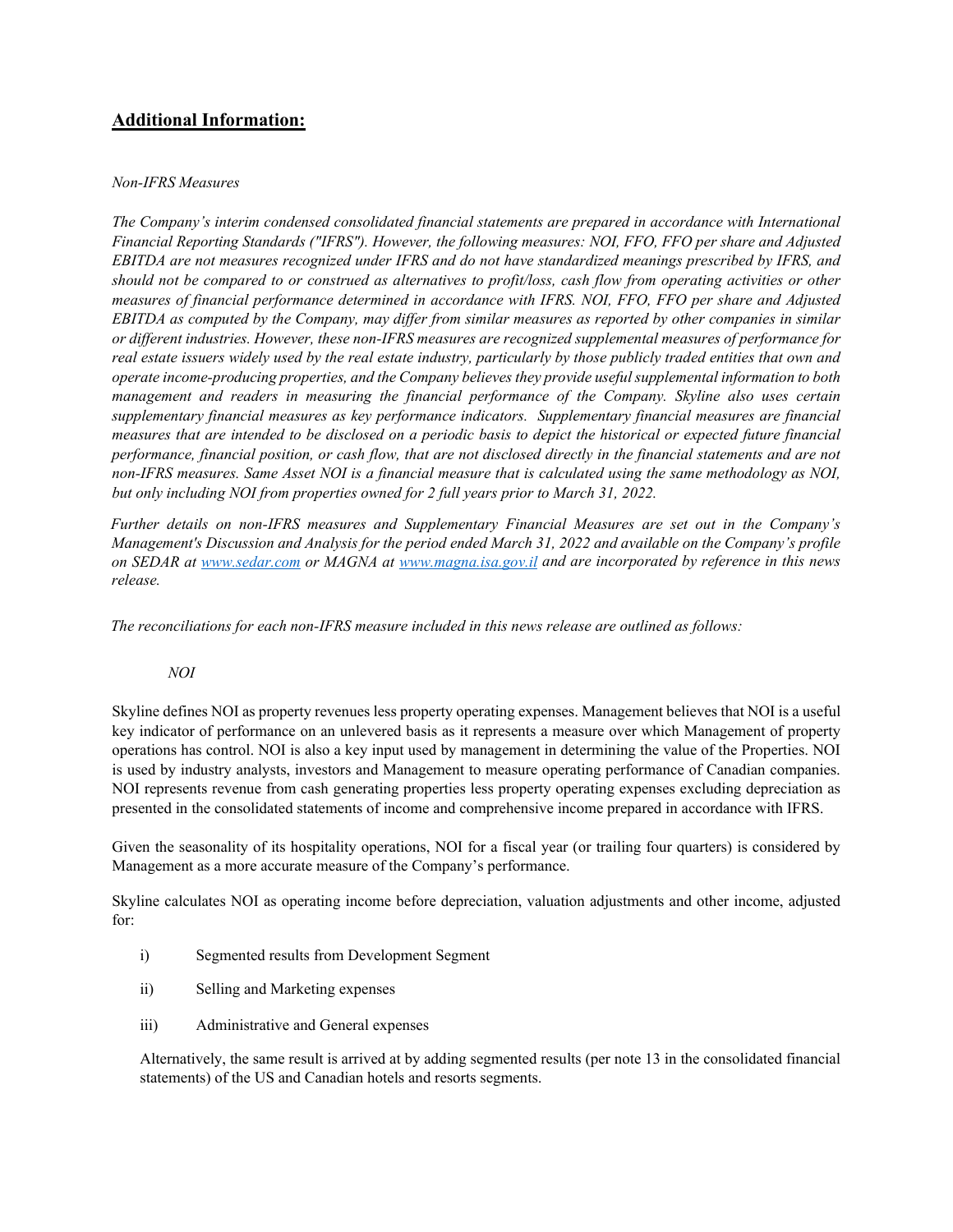| <b>NOI</b>                                                                      |                                     |           |  |  |
|---------------------------------------------------------------------------------|-------------------------------------|-----------|--|--|
|                                                                                 | For the three months ended March 31 |           |  |  |
|                                                                                 | 2022                                | 2022      |  |  |
| Operating income before depreciation, valuation adjustments<br>and other income | 6,188                               | 6,714     |  |  |
| Segmented results from Development Segment                                      | 50                                  | (342)     |  |  |
| Selling and Marketing expenses                                                  | 25                                  | 50        |  |  |
| Administrative and General Expenses                                             | 1,948                               | 1,832     |  |  |
| <b>NOI from hotels and resorts</b>                                              | 8,211                               | 8,254     |  |  |
| Income from hotels and resorts                                                  | 32,023                              | 28,191    |  |  |
| Operating expenses of hotels and resorts                                        | (23, 812)                           | (19, 937) |  |  |
| <b>NOI</b> from hotels and resorts                                              | 8,211                               | 8,254     |  |  |

## *FFO*

FFO is a non-IFRS financial measure of operating performance widely used by the real estate industry, particularly by those publicly traded entities that own and operate income-producing properties. FFO should not be considered as an alternative to net income determined in accordance with IFRS. Skyline calculates its FFO in accordance with the Real Property Association of Canada White Paper on FFO for IFRS issued in January 2022, except for (i) changes in the fair value of financial instruments which are economically effective hedges but do not qualify for hedge accounting, (ii) non-controlling interest, and (iii) operational revenue and expenses from right-of-use assets. The use of FFO, combined with the required IFRS presentations, has been included for the purpose of improving the understanding of the operating results of Skyline.

Management believes that FFO provides an operating performance measure that, when compared period-over- period, reflects the impact on operations of trends in occupancy, room rates, operating costs and realty taxes and interest costs, and provides a perspective of the Company's financial performance that is not immediately apparent from net income determined in accordance with IFRS. FFO adds back to net income items that do not arise from operating activities, such as fair value adjustments, business combination transaction costs, and deferred income taxes, if any. FFO, however, still includes non-cash revenues related to accounting for straight-line rent and makes no deduction for recurring capital expenditures necessary to sustain the Company's existing earnings stream.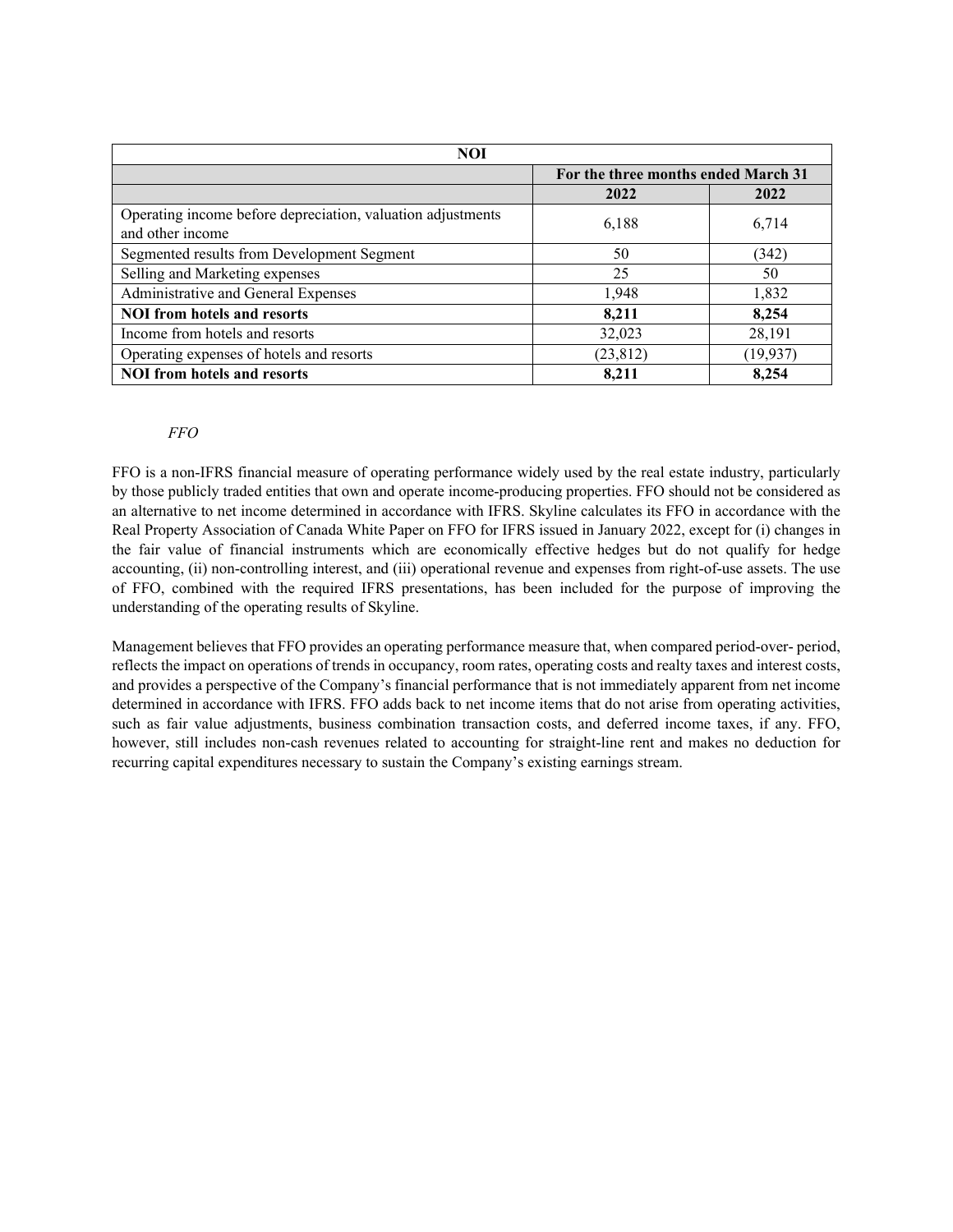| <b>Funds from Operations (FFO)</b>                                                                                                                                                  |                                      |         |  |
|-------------------------------------------------------------------------------------------------------------------------------------------------------------------------------------|--------------------------------------|---------|--|
|                                                                                                                                                                                     | For the three months ended March 31, |         |  |
|                                                                                                                                                                                     | 2022                                 | 2021    |  |
| Net income attributable to shareholders of the<br>Company                                                                                                                           | 1,002                                | 165     |  |
| (Gain) loss from fair value adjustments                                                                                                                                             | 523                                  | (2,394) |  |
| Depreciation                                                                                                                                                                        | 3,052                                | 4,400   |  |
| Deferred tax                                                                                                                                                                        | 421                                  | 680     |  |
| Derecognition of investment costs and other<br>capital (gains) losses                                                                                                               |                                      | (8)     |  |
| Revaluation component included in cost of sale,<br>that was previously recognized in gain on fair<br>value adjustments of investment property prior to<br>its transfer to inventory | 256                                  | 488     |  |
| <b>FFO</b>                                                                                                                                                                          | 5,254                                | 3,332   |  |

## *Adjusted EBITDA*

The Company's operations include income producing assets and revenue from the sale of developed real estate. As such, Management believes Adjusted EBITDA (as defined below) is a useful supplemental measure of its operating performance for investors and debt holders.

EBITDA is defined as Earnings Before Interest, Taxes, Depreciation, and Amortization. The Company calculates Adjusted EBITDA as follows:

- Income from hotels and resorts:
- Sale of residential real estate;

#### Less:

- Operating expenses from hotels and resorts;
- Cost of sales of residential real estate;
- Selling and marketing expenses;
- Administration and general expenses

Adjusted EBITDA does not include fair value gains, gains on sale or other expenses, and is presented in the Company's consolidated statement of income for the three months ended March 31, 2022 as operating income before depreciation, valuation adjustments and other income.

| <b>Adjusted EBITDA from Operations</b>                      |                                     |       |  |  |
|-------------------------------------------------------------|-------------------------------------|-------|--|--|
| <b>Adjusted EBITDA from Operations combines</b>             |                                     |       |  |  |
| performance of income producing and development activities: |                                     |       |  |  |
| (In thousands CAD)                                          |                                     |       |  |  |
|                                                             | For the three months ended March 31 |       |  |  |
|                                                             | 2022                                | 2021  |  |  |
| <b>ADJUSTED EBITDA from operations</b>                      | 6.188                               | 6.714 |  |  |

#### *Forward-Looking Statements*

*This release may contain forward-looking statements (within the meaning of applicable securities laws) relating to the business of the Company. In some cases, forward-looking statements can be identified by terms such as "may",*